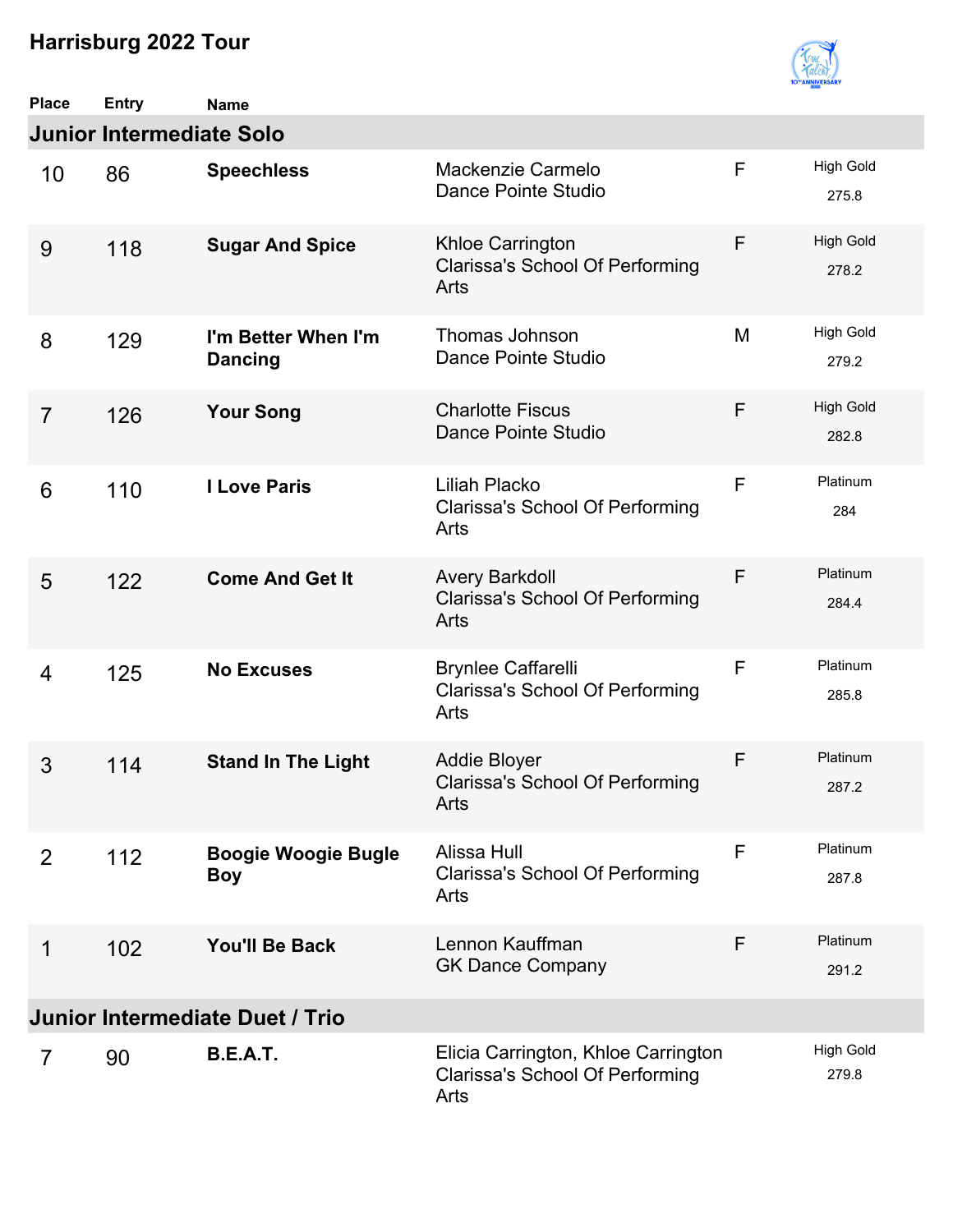

| Place          | <b>Entry</b>   | <b>Name</b>                                |                                                                                               |                           |
|----------------|----------------|--------------------------------------------|-----------------------------------------------------------------------------------------------|---------------------------|
| 6              | 128            | I'll Be There                              | Jalen Green, Nikoi Strawn<br><b>Yazmine Dance Studio</b>                                      | <b>High Gold</b><br>279.8 |
| 5              | 80             | <b>Charlies Angels</b>                     | Addie Bloyer, Alissa Hull, Liliah<br>Placko<br><b>Clarissa's School Of Performing</b><br>Arts | High Gold<br>282          |
| 4              | 123            | <b>Friend Like Me</b>                      | Maci Bishop, Delaney Bloyer,<br>Layla Kobel<br>Clarissa's School Of Performing<br><b>Arts</b> | <b>High Gold</b><br>282.8 |
| 3              | 131            | <b>Youre The One That I</b><br><b>Want</b> | Quinn Hagan, Bryson<br>Higginbothmn<br><b>Clarissa's School Of Performing</b><br>Arts         | Platinum<br>284           |
| $\overline{2}$ | 111            | 9 To 5                                     | Delaney Bloyer, Brynlee Caffarelli<br><b>Clarissa's School Of Performing</b><br>Arts          | Platinum<br>285           |
| 1              | 109            | It's All Three Of Us                       | A'maiya Bell, Nijah Caldwell,<br>Saniah Norton<br><b>Yazmine Dance Studio</b>                 | Platinum<br>285.4         |
|                |                | <b>Junior Intermediate Small Group</b>     |                                                                                               |                           |
| 6              | 23             | <b>Rhythm Nation</b>                       | Dance Pointe Studio                                                                           | <b>High Gold</b><br>275.4 |
| 5              | $\overline{7}$ | <b>Circus</b>                              | <b>Yazmine Dance Studio</b>                                                                   | <b>High Gold</b><br>282.2 |
| 4              | 48             | <b>Welcome To The 60s</b>                  | <b>Clarissa's School Of Performing</b><br>Arts                                                | <b>High Gold</b><br>282.6 |
| 3              | 3              | <b>Fighting Our Battles</b>                | <b>Yazmine Dance Studio</b>                                                                   | <b>High Gold</b><br>282.8 |
| 2              | $\overline{4}$ | Lets Hear It For The<br><b>Boy</b>         | <b>Clarissa's School Of Performing</b><br>Arts                                                | Platinum<br>284.8         |
|                | 58             | <b>Another Day Of Sun</b>                  | Studio `91                                                                                    | Platinum<br>286.2         |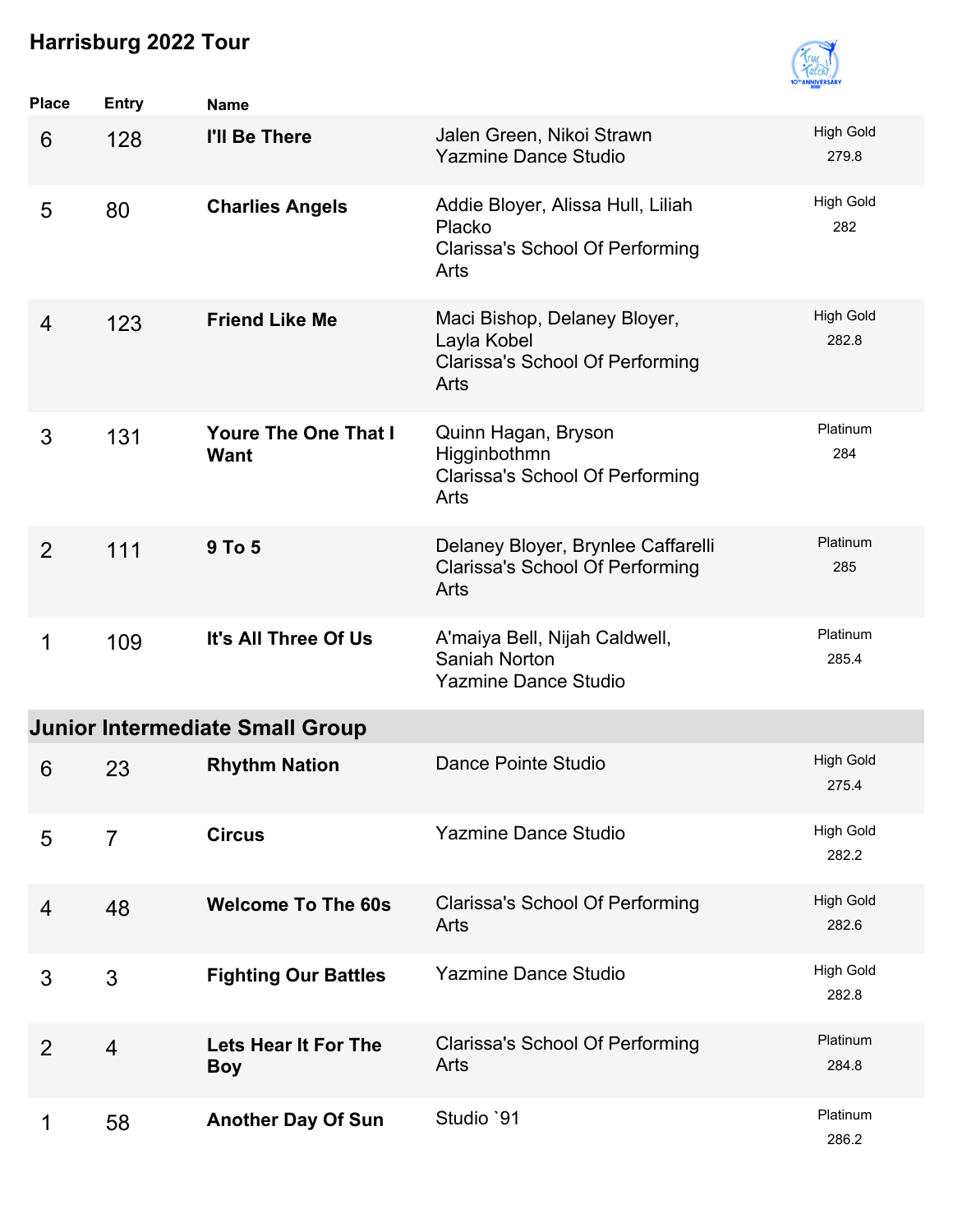

| <b>Place</b>   | <b>Entry</b>                  | <b>Name</b>                            |                                                                        |   |                           |
|----------------|-------------------------------|----------------------------------------|------------------------------------------------------------------------|---|---------------------------|
|                |                               | <b>Junior Intermediate Large Group</b> |                                                                        |   |                           |
| $\overline{4}$ | 2                             | <b>Fly</b>                             | Dance Pointe Studio                                                    |   | <b>High Gold</b><br>274.4 |
| 3              | 8                             | I Wanna Be Like You                    | <b>Clarissa's School Of Performing</b><br>Arts                         |   | <b>High Gold</b><br>279.4 |
| 2              | 49                            | <b>Stars</b>                           | Studio `91                                                             |   | Platinum<br>286.4         |
| 1              | 55                            | <b>Lets Get Loud</b>                   | <b>Clarissa's School Of Performing</b><br>Arts                         |   | Platinum<br>287.2         |
|                | <b>Teen Intermediate Solo</b> |                                        |                                                                        |   |                           |
| 10             | 30                            | <b>Rotten</b>                          | Saniah Norton<br><b>Yazmine Dance Studio</b>                           | F | Platinum<br>283.8         |
| 9              | 52                            | <b>Titanum</b>                         | Ashlyn Mowen<br><b>Clarissa's School Of Performing</b><br>Arts         | F | Platinum<br>284           |
| 8              | 53                            | <b>Rise Up</b>                         | <b>Brielle Boyer</b><br><b>Clarissa's School Of Performing</b><br>Arts | F | Platinum<br>284           |
| $\overline{7}$ | 66                            | <b>Yours</b>                           | Elicia Carrington<br><b>Clarissa's School Of Performing</b><br>Arts    | F | Platinum<br>285.6         |
| 6              | 27                            | <b>Don't Take My Fire</b>              | Emma Copenhaver<br><b>Clarissa's School Of Performing</b><br>Arts      | F | Platinum<br>286.4         |
| 5              | 65                            | <b>Centuries</b>                       | <b>Hailey Clark</b><br><b>Clarissa's School Of Performing</b><br>Arts  | F | Platinum<br>287.4         |
| 4              | 68                            | <b>Before You Go</b>                   | <b>Calleigh Hull</b><br><b>Clarissa's School Of Performing</b><br>Arts | F | Platinum<br>288.8         |
| 3              | 15                            | <b>Us</b>                              | Nikoi Strawn<br><b>Yazmine Dance Studio</b>                            | F | Platinum<br>289           |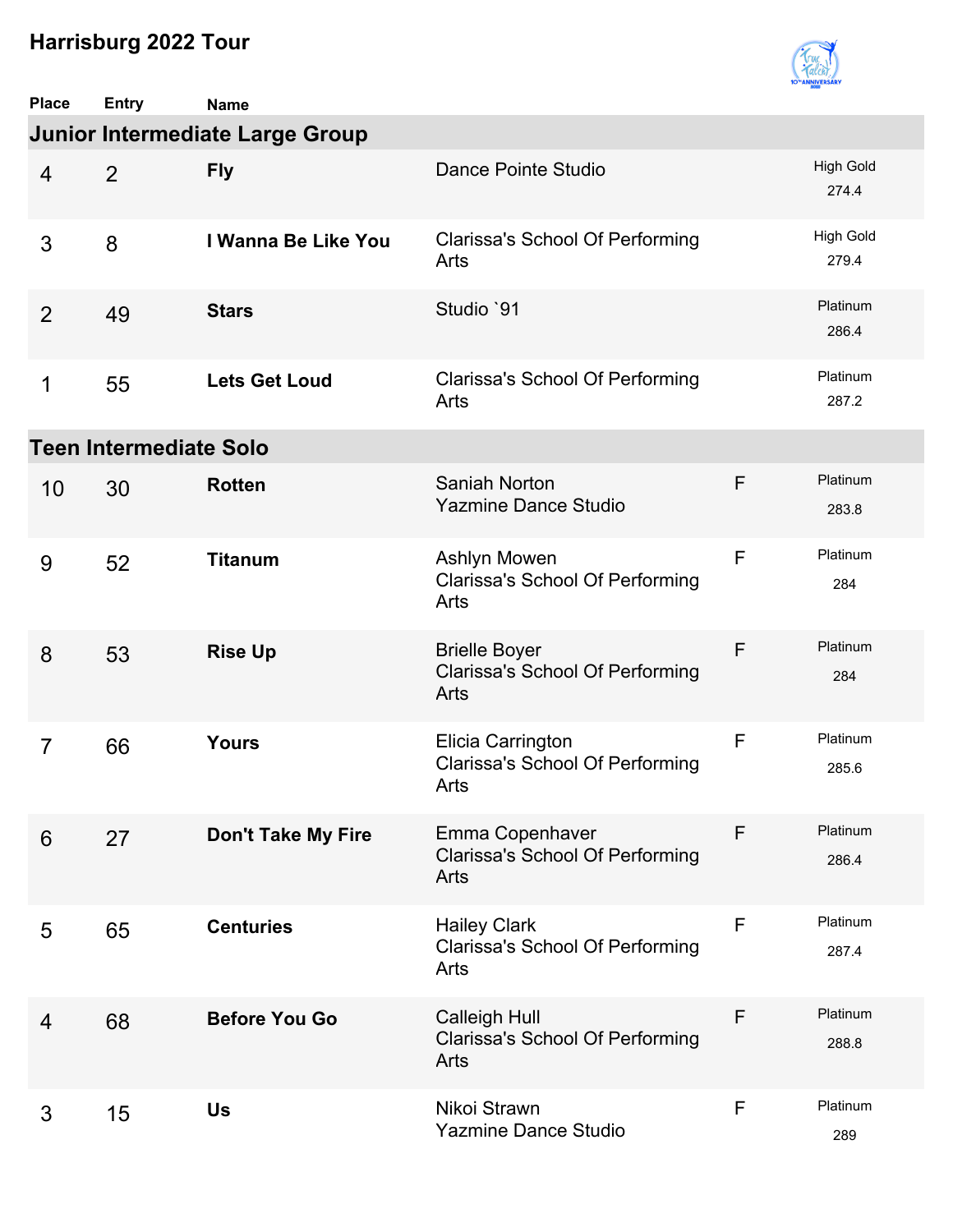

| <b>Place</b>   | <b>Entry</b>                         | <b>Name</b>                          |                                                                                  |   |                           |  |  |  |
|----------------|--------------------------------------|--------------------------------------|----------------------------------------------------------------------------------|---|---------------------------|--|--|--|
| 2              | 44                                   | <b>Carry You</b>                     | <b>Caroline Grubb</b><br><b>Clarissa's School Of Performing</b><br>Arts          | F | Platinum<br>289.6         |  |  |  |
| 1              | 21                                   | <b>Nate Growing Up</b>               | <b>Isabella Heuer</b><br><b>Clarissa's School Of Performing</b><br>Arts          | F | Platinum<br>290.2         |  |  |  |
|                | <b>Teen Intermediate Duet / Trio</b> |                                      |                                                                                  |   |                           |  |  |  |
| 3              | 38                                   | <b>Blow</b>                          | Addie Bloyer, Bailey Wilhide<br><b>Clarissa's School Of Performing</b><br>Arts   |   | <b>High Gold</b><br>278.6 |  |  |  |
| 2              | 19                                   | <b>Grown Women</b>                   | Resahnnie Jones, Nikoi Strawn,<br>Nevaeh Warren<br><b>Yazmine Dance Studio</b>   |   | Platinum<br>286.2         |  |  |  |
| 1              | 12                                   | <b>Young And Beautiful</b>           | Caroline Grubb, Isabella Heuer<br><b>Clarissa's School Of Performing</b><br>Arts |   | Platinum<br>287.2         |  |  |  |
|                |                                      | <b>Teen Intermediate Small Group</b> |                                                                                  |   |                           |  |  |  |
| 3              | 85                                   | <b>Saints</b>                        | <b>Clarissa's School Of Performing</b><br>Arts                                   |   | <b>High Gold</b><br>277.2 |  |  |  |
| $\overline{2}$ | 94                                   | <b>Sing Sing Sing</b>                | Clarissa's School Of Performing<br>Arts                                          |   | <b>High Gold</b><br>281.2 |  |  |  |
| 1              | 127                                  | Let My Love Open The<br>Door         | Studio `91                                                                       |   | Platinum<br>290.6         |  |  |  |
|                |                                      | <b>Teen Intermediate Large Group</b> |                                                                                  |   |                           |  |  |  |
| 3              | 77                                   | <b>Plain Jane</b>                    | <b>Clarissa's School Of Performing</b><br>Arts                                   |   | <b>High Gold</b><br>277.6 |  |  |  |
| $\overline{2}$ | 81                                   | <b>Attention</b>                     | <b>Clarissa's School Of Performing</b><br>Arts                                   |   | Platinum<br>283.8         |  |  |  |
| 1              | 73                                   | <b>Freeze Frame</b>                  | <b>Clarissa's School Of Performing</b><br>Arts                                   |   | Platinum<br>288           |  |  |  |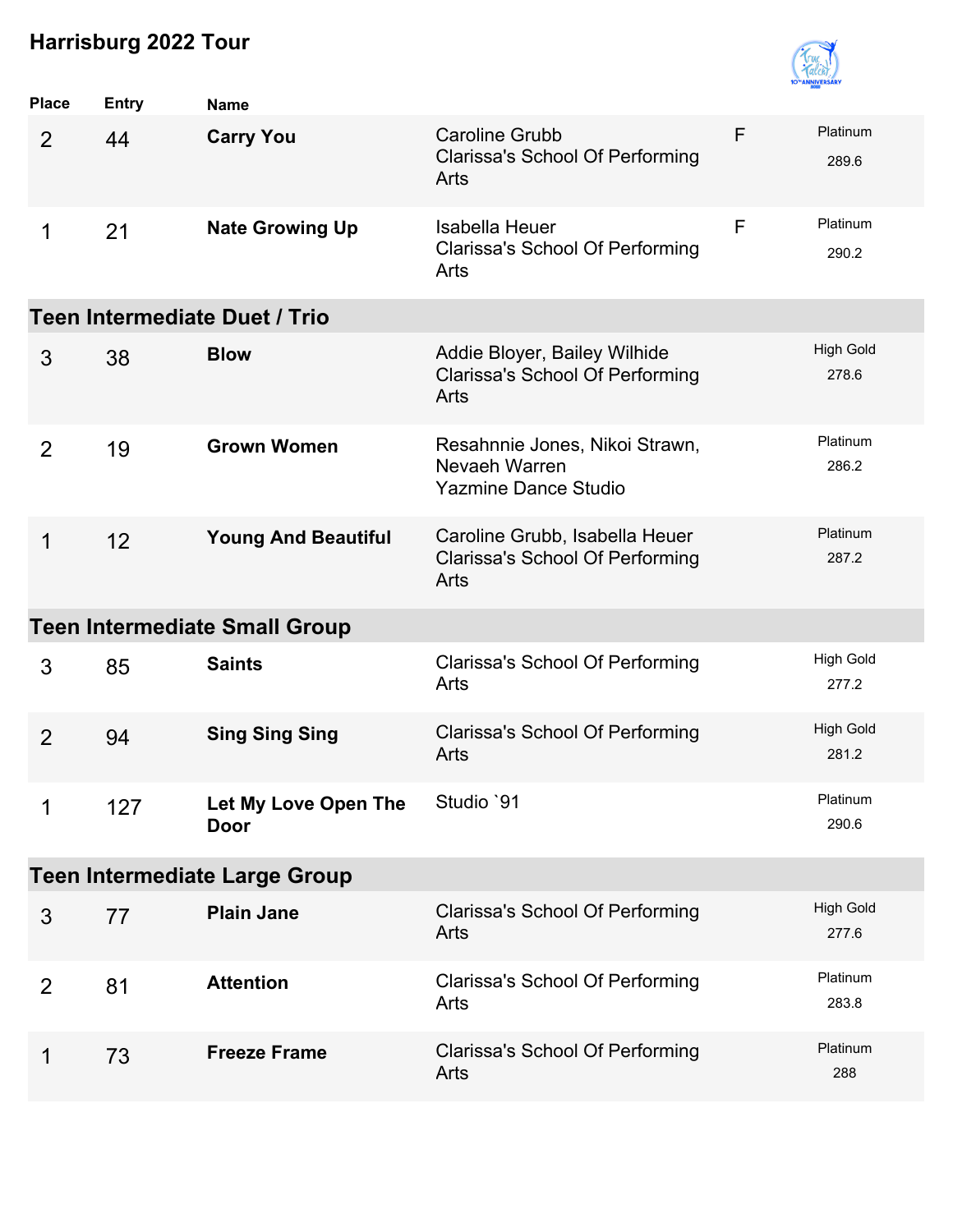

| <b>Place</b>   | <b>Entry</b>                    | <b>Name</b>                      |                                                                         |   |                           |
|----------------|---------------------------------|----------------------------------|-------------------------------------------------------------------------|---|---------------------------|
|                | <b>Senior Intermediate Solo</b> |                                  |                                                                         |   |                           |
| $\overline{2}$ | 92                              | Human                            | <b>Claire Kaetzel</b><br><b>Clarissa's School Of Performing</b><br>Arts | F | <b>High Gold</b><br>280   |
| 1              | 132                             | Countdown                        | Nevaeh Warren<br><b>Yazmine Dance Studio</b>                            | F | Platinum<br>286.4         |
|                | <b>Teen Advanced Solo</b>       |                                  |                                                                         |   |                           |
| 6              | 39                              | <b>Aint No Other Man</b>         | <b>Julia Bucheit</b><br>Dance Pointe Studio                             | F | <b>High Gold</b><br>274.8 |
| 5              | 47                              | <b>Mount Everest</b>             | <b>Reina Unger</b><br>Dance Pointe Studio                               | F | <b>High Gold</b><br>275.2 |
| 4              | 32                              | <b>American Boy</b>              | <b>Cecily Fritch</b><br>Dance Pointe Studio                             | F | <b>High Gold</b><br>277   |
| 3              | 60                              | <b>Beggin</b>                    | Aspen Weizer<br>Dance Pointe Studio                                     | F | <b>High Gold</b><br>281.4 |
| 2              | 57                              | <b>Wildfire</b>                  | <b>Hannah Balthaser</b><br>Dance Pointe Studio                          | F | <b>High Gold</b><br>282.6 |
| 1              | 29                              | <b>Revolt</b>                    | <b>Krista Colbert</b><br><b>Spotlight Performing Arts Center</b>        | F | Platinum<br>292.4         |
|                |                                 | <b>Teen Advanced Duet / Trio</b> |                                                                         |   |                           |
| 3              | 34                              | <b>All Ready Gone</b>            | Julia Bucheit, Aubrey Hinkle,<br>Reina Unger<br>Dance Pointe Studio     |   | <b>High Gold</b><br>277.6 |
| 2              | 64                              | <b>Nails Hair Hips Heels</b>     | Caitlyn Foley, Sidney Lebo,<br><b>Ainsley Mikhail</b><br>Studio `91     |   | <b>High Gold</b><br>280.6 |
| 1              | 59                              | <b>Out Out</b>                   | Katie Kiernan, Kara Matlock<br>Studio `91                               |   | Platinum<br>286.8         |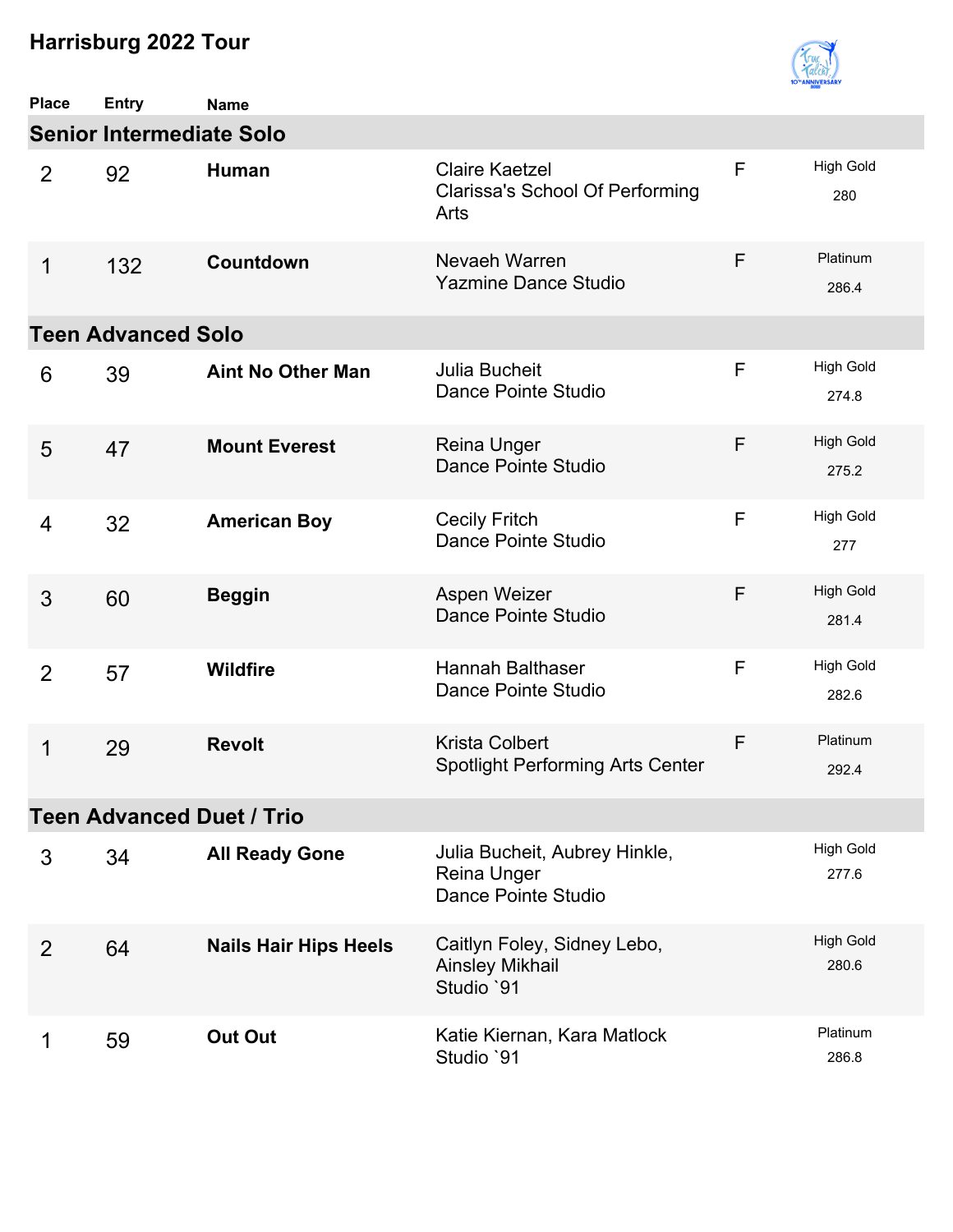

| <b>Place</b>   | <b>Entry</b>                | <b>Name</b>                      |                                             |   |                           |
|----------------|-----------------------------|----------------------------------|---------------------------------------------|---|---------------------------|
|                |                             | <b>Teen Advanced Small Group</b> |                                             |   |                           |
| 2              | 75                          | Le Festin                        | Dance Pointe Studio                         |   | Platinum<br>283.6         |
| 1              | 70                          | <b>Masquerade</b>                | Studio `91                                  |   | Platinum<br>291.6         |
|                |                             | <b>Teen Advanced Large Group</b> |                                             |   |                           |
| 8              | 87                          | <b>Smells Like Teen Spirit</b>   | Dance Pointe Studio                         |   | <b>High Gold</b><br>277.2 |
| $\overline{7}$ | 95                          | <b>Tainted Love</b>              | Dance Pointe Studio                         |   | <b>High Gold</b><br>277.4 |
| 6              | 91                          | Unforgettable                    | Dance Pointe Studio                         |   | <b>High Gold</b><br>279.2 |
| 5              | 83                          | <b>You Better Work</b>           | Dance Pointe Studio                         |   | <b>High Gold</b><br>280.4 |
| $\overline{4}$ | 71                          | <b>Beautiful</b>                 | Dance Pointe Studio                         |   | <b>High Gold</b><br>281.6 |
| 3              | 79                          | <b>Nasty Boys</b>                | Dance Pointe Studio                         |   | <b>High Gold</b><br>281.8 |
| $\overline{2}$ | 78                          | <b>Against The Tide</b>          | Studio `91                                  |   | <b>High Gold</b><br>282.8 |
| 1              | 74                          | <b>Bandstand</b>                 | Studio `91                                  |   | Platinum<br>289.2         |
|                | <b>Senior Advanced Solo</b> |                                  |                                             |   |                           |
| 4              | 105                         | <b>But I Am A Good Girl</b>      | <b>Aubrey Hinkle</b><br>Dance Pointe Studio | F | <b>High Gold</b><br>276.8 |
| 3              | 108                         | <b>Glory Box</b>                 | Morgan Gallagher<br>Dance Pointe Studio     | F | <b>High Gold</b><br>280.6 |
| 2              | 107                         | <b>Dirtty</b>                    | Kaeli Crespo<br>Dance Pointe Studio         | F | Platinum<br>283           |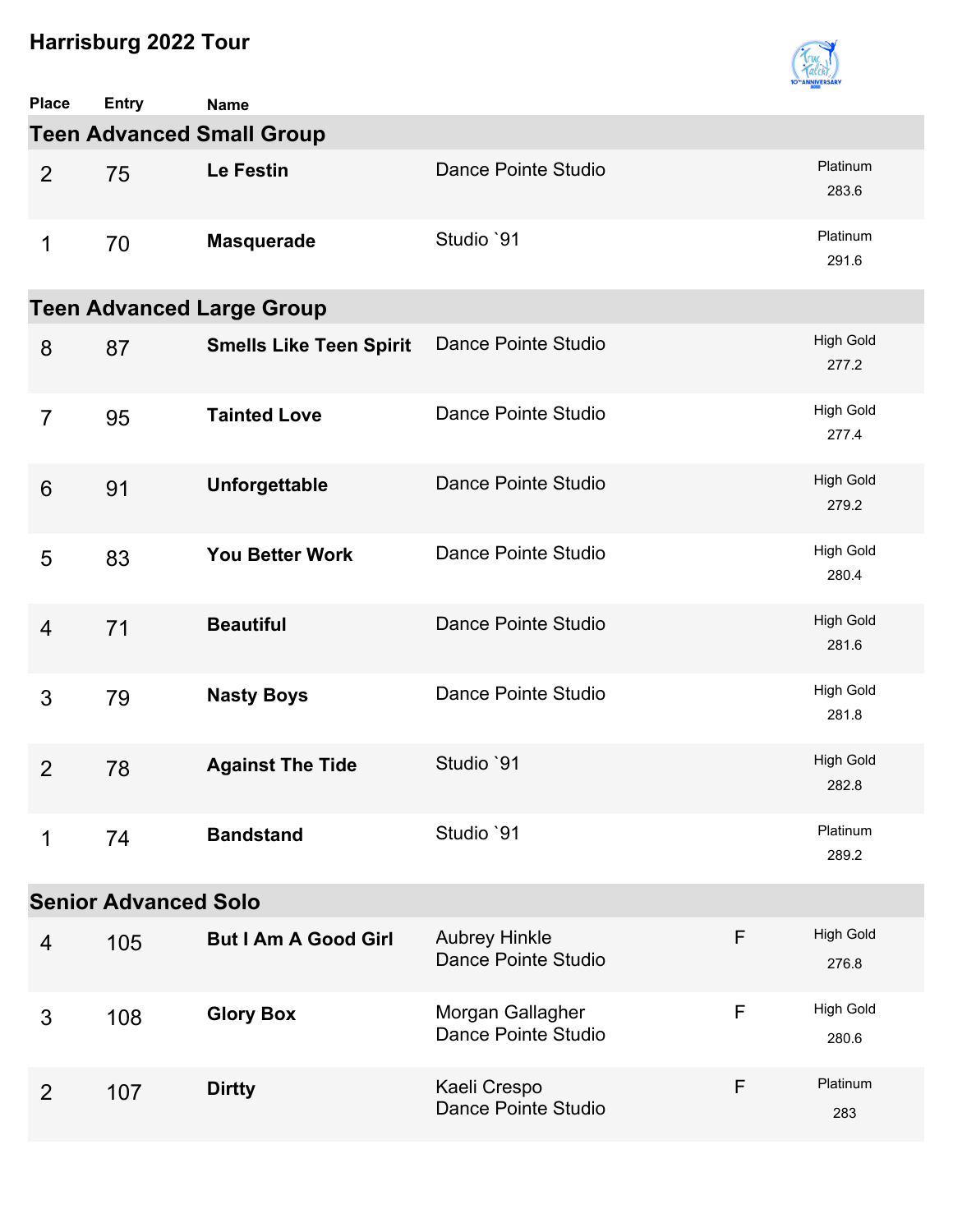

| <b>Place</b>   | <b>Entry</b>                     | <b>Name</b>                        |                                                                                |   |                           |  |  |
|----------------|----------------------------------|------------------------------------|--------------------------------------------------------------------------------|---|---------------------------|--|--|
| 1              | 67                               | Arboretum                          | <b>Julia Sheker</b><br>Studio `91                                              | F | Platinum<br>291.6         |  |  |
|                |                                  | <b>Senior Advanced Duet / Trio</b> |                                                                                |   |                           |  |  |
| 3              | 63                               | I'm Gonna Be                       | Kaeli Crespo, Morgan Gallagher<br>Dance Pointe Studio                          |   | Platinum<br>283.4         |  |  |
| $\overline{2}$ | 69                               | <b>Counting Crimes</b>             | Karlye Mccauslin, Abby<br>Shambaugh<br>Studio `91                              |   | Platinum<br>288.8         |  |  |
| 1              | 25                               | <b>Say Something</b>               | Isabella Heuer, Evan West<br><b>Clarissa's School Of Performing</b><br>Arts    |   | Platinum<br>289.6         |  |  |
|                | <b>Petite Novice Solo</b>        |                                    |                                                                                |   |                           |  |  |
| 2              | 115                              | <b>Survivor</b>                    | <b>Emersyn Lemaster</b><br><b>GK Dance Company</b>                             | F | Platinum<br>284.2         |  |  |
| 1              | 116                              | I'm Cute                           | <b>Hadley Overdorff</b><br><b>GK Dance Company</b>                             | F | Platinum<br>287.6         |  |  |
|                | <b>Petite Novice Duet / Trio</b> |                                    |                                                                                |   |                           |  |  |
| $\overline{2}$ | 98                               | <b>Tears Of An Angel</b>           | A'maiya Bell, Jalen Green<br><b>Yazmine Dance Studio</b>                       |   | <b>High Gold</b><br>279   |  |  |
| $\mathbf 1$    | 120                              | <b>Baking Cakes</b>                | Madisyn Karns, Hadley Overdorff,<br>Paysley Strayer<br><b>GK Dance Company</b> |   | Platinum<br>286.4         |  |  |
|                |                                  | <b>Petite Novice Small Group</b>   |                                                                                |   |                           |  |  |
| $\overline{2}$ | 13                               | The Fish Fry                       | <b>GK Dance Company</b>                                                        |   | <b>High Gold</b><br>282.2 |  |  |
| 1              | 54                               | <b>Dig A Little Deeper</b>         | Studio `91                                                                     |   | Platinum<br>289.4         |  |  |
|                |                                  | <b>Petite Novice Large Group</b>   |                                                                                |   |                           |  |  |
| 1              | 17                               | Dock Of The Bay                    | <b>GK Dance Company</b>                                                        |   | <b>High Gold</b><br>280.2 |  |  |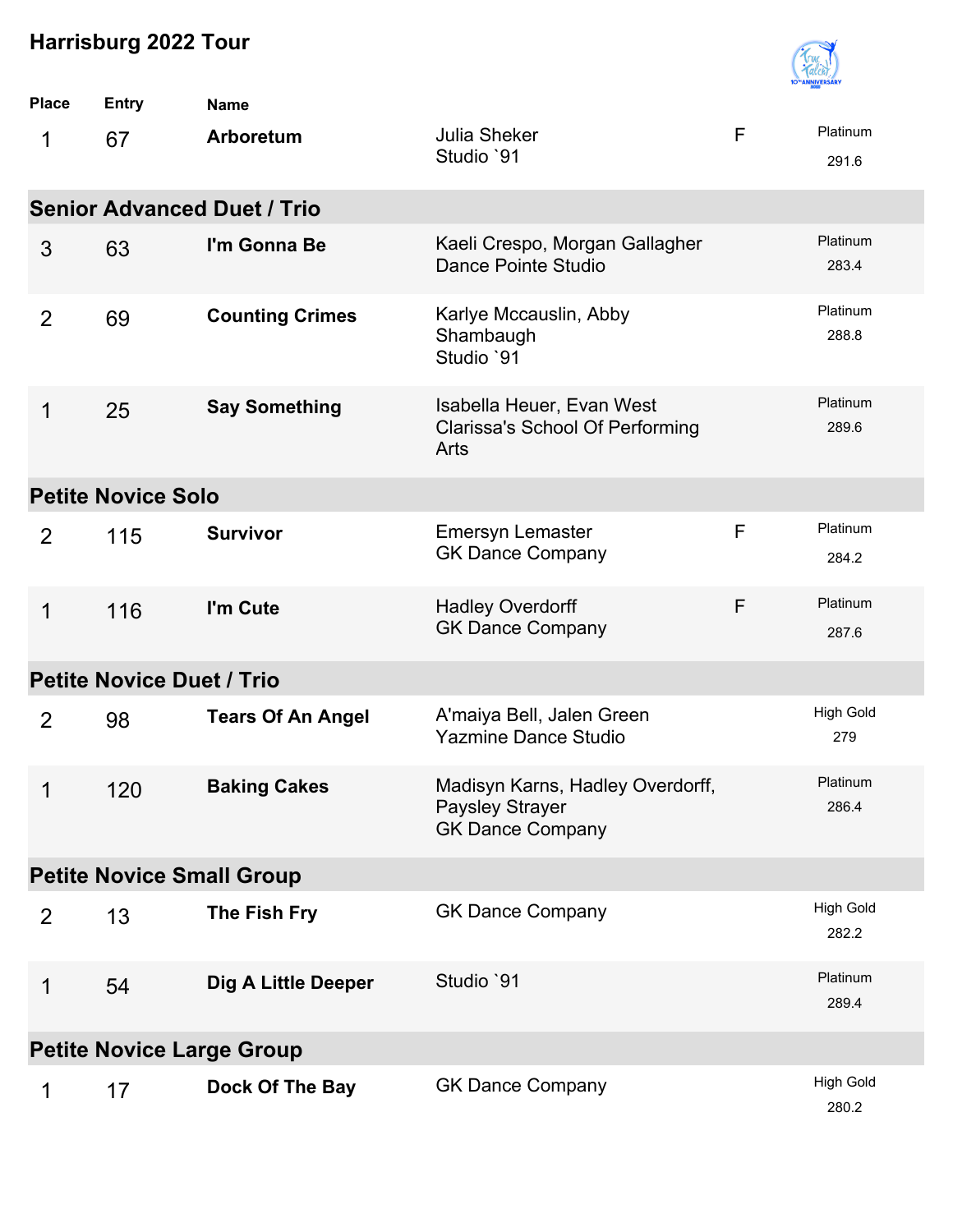

| <b>Place</b>   | <b>Entry</b>                     | <b>Name</b>                            |                                                                     |   |                           |
|----------------|----------------------------------|----------------------------------------|---------------------------------------------------------------------|---|---------------------------|
|                | <b>Junior Novice Solo</b>        |                                        |                                                                     |   |                           |
| 6              | 130                              | <b>Tight Rope</b>                      | <b>Molly Fox</b><br>Dance Pointe Studio                             | F | <b>High Gold</b><br>278.4 |
| 5              | 124                              | <b>The Mad Hatter</b>                  | Lillian Boyd<br><b>GK Dance Company</b>                             | F | <b>High Gold</b><br>282.4 |
| $\overline{4}$ | 117                              | On The Runway                          | Mckenna Diehl<br><b>GK Dance Company</b>                            | F | Platinum<br>284.4         |
| 3              | 113                              | <b>Better Have</b>                     | A'maiya Bell<br><b>Yazmine Dance Studio</b>                         | F | Platinum<br>284.6         |
| $\overline{2}$ | 121                              | <b>Dream On</b>                        | <b>Emma Ritchey</b><br><b>GK Dance Company</b>                      | F | Platinum<br>284.8         |
| $\mathbf 1$    | 93                               | <b>Happy Little Accidents</b>          | Adalyn Shaffer<br><b>GK Dance Company</b>                           | F | Platinum<br>288.6         |
|                | <b>Junior Novice Duet / Trio</b> |                                        |                                                                     |   |                           |
| 1              | 119                              | <b>Poppy And Branch</b>                | Kayleigh Buterbaugh, Emersyn<br>Lemaster<br><b>GK Dance Company</b> |   | Platinum<br>288.4         |
|                |                                  | <b>Junior Novice Small Group</b>       |                                                                     |   |                           |
| 3              | 10                               | <b>Ordinary Miracle</b>                | Dance Pointe Studio                                                 |   | <b>High Gold</b><br>277.6 |
| $\overline{2}$ | 50                               | <b>Holding Out For A Hero</b>          | Studio '91                                                          |   | <b>High Gold</b><br>282.4 |
| 1              | 20                               | <b>Ease On Down The</b><br><b>Road</b> | <b>GK Dance Company</b>                                             |   | Platinum<br>283.6         |
|                |                                  | <b>Junior Novice Large Group</b>       |                                                                     |   |                           |
| 6              | 6                                | <b>Sweet Dreams</b>                    | Dance Pointe Studio                                                 |   | <b>High Gold</b><br>276.8 |
| 5              | 14                               | Its Raining Men                        | Dance Pointe Studio                                                 |   | <b>High Gold</b><br>277.4 |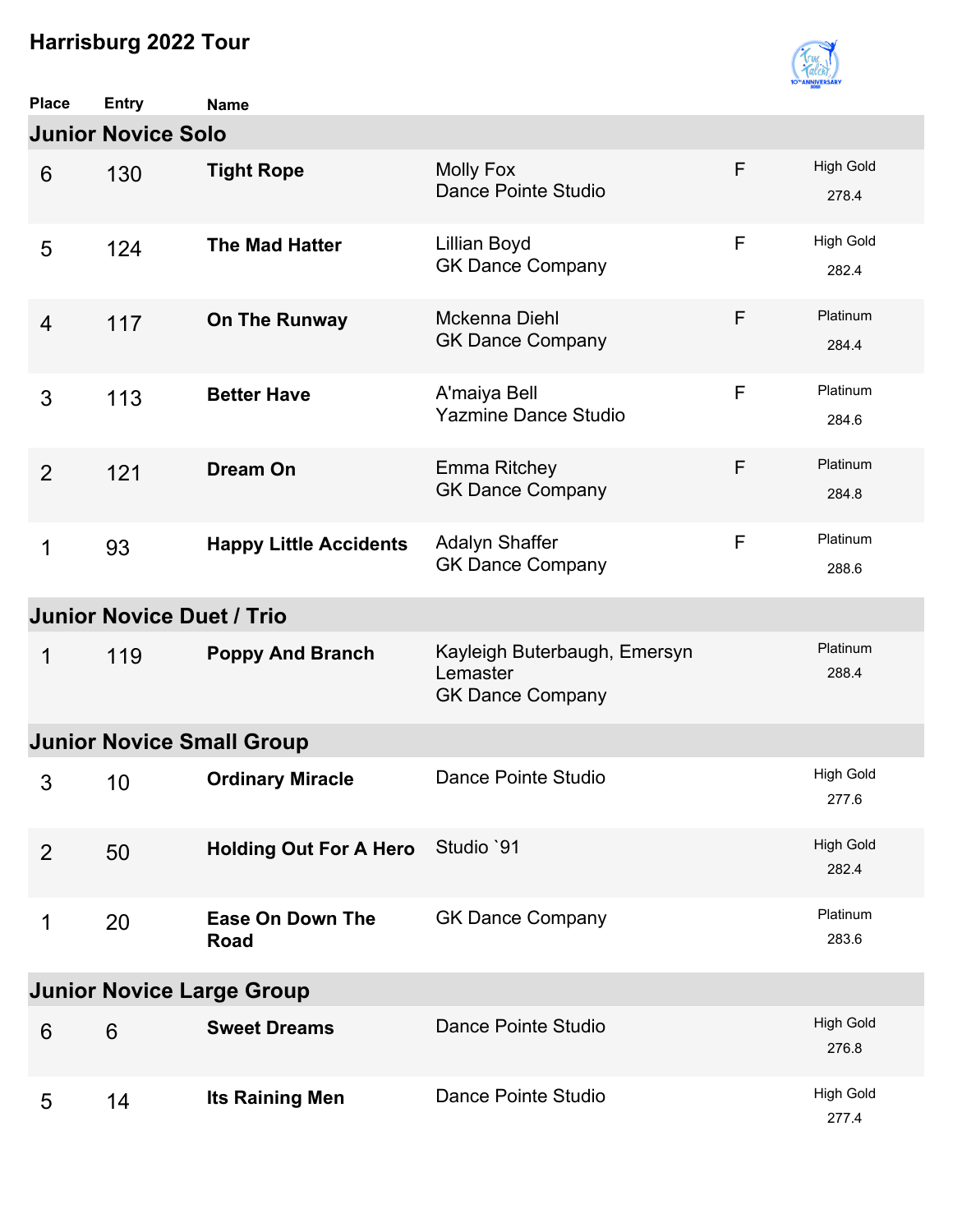

| <b>Place</b>   | <b>Entry</b>                    | <b>Name</b>                             |                                                            |   |                           |
|----------------|---------------------------------|-----------------------------------------|------------------------------------------------------------|---|---------------------------|
| $\overline{4}$ | 22                              | <b>Heat Wave</b>                        | Dance Pointe Studio                                        |   | <b>High Gold</b><br>279.2 |
| 3              | 18                              | <b>A Moment Like This</b>               | Dance Pointe Studio                                        |   | <b>High Gold</b><br>279.8 |
| 2              | 9                               | <b>Girl Scouts</b>                      | <b>GK Dance Company</b>                                    |   | Platinum<br>283.2         |
| 1              | 5                               | <b>Can The Frog Tap</b><br><b>Dance</b> | <b>GK Dance Company</b>                                    |   | Platinum<br>289           |
|                | <b>Junior Novice Production</b> |                                         |                                                            |   |                           |
| 1              | 1                               | <b>Mall Madness</b>                     | <b>GK Dance Company</b>                                    |   | <b>High Gold</b><br>275   |
|                | <b>Teen Novice Solo</b>         |                                         |                                                            |   |                           |
| 5              | 42                              | <b>Big Noise</b>                        | Alyssa Riley<br><b>GK Dance Company</b>                    | F | <b>High Gold</b><br>280   |
| 4              | 56                              | <b>Albums In The Attic</b>              | <b>Gracie Kraft</b><br><b>GK Dance Company</b>             | F | <b>High Gold</b><br>281   |
| 3              | 24                              | <b>Ring Them Bells</b>                  | Sophia Diehl<br><b>GK Dance Company</b>                    | F | <b>High Gold</b><br>281.4 |
| $\overline{2}$ | 46                              | <b>Don't Lose Your Head</b>             | Samantha Kendall<br><b>GK Dance Company</b>                | F | Platinum<br>287.8         |
| 1              | 31                              | <b>Time In A Bottle</b>                 | Khale Ellingson<br><b>GK Dance Company</b>                 | F | Platinum<br>290.4         |
|                | <b>Teen Novice Duet / Trio</b>  |                                         |                                                            |   |                           |
| $\overline{2}$ | 43                              | I'm a Girl Like You                     | Caroline Higgins, Sara Higgins<br><b>GK Dance Company</b>  |   | Platinum<br>285           |
| 1              | 26                              | <b>Say My Name</b>                      | Khale Ellingson, Adalyn Shaffer<br><b>GK Dance Company</b> |   | Platinum<br>287.8         |